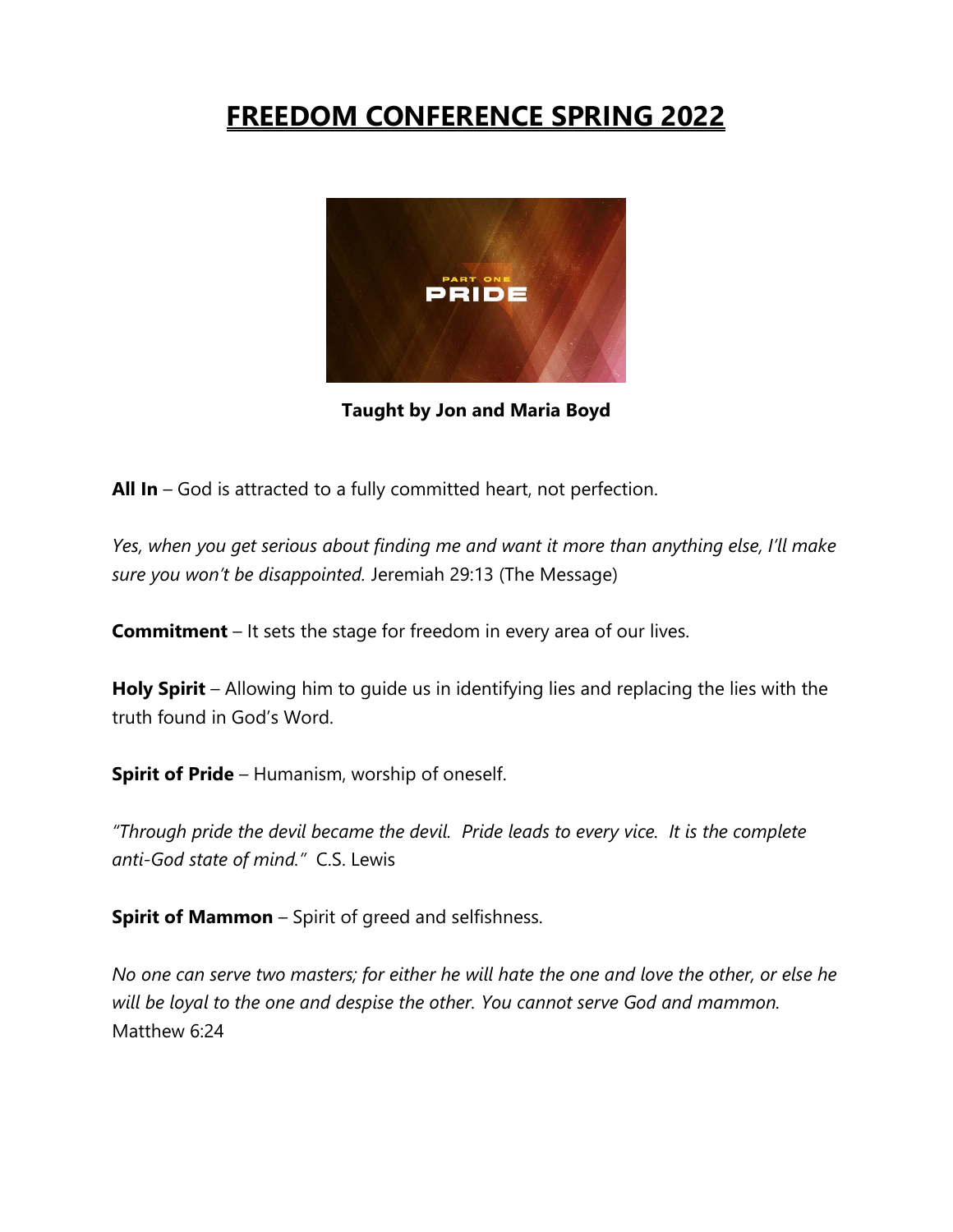

### **Taught by Marci Dodd**

God never meant for us to be rejected. Romans 1:7

We are ensnared by rejection in two ways:

- Generational influences
- Life events.

We are accepted – not because of who we are, but because of who God is.

*I took you from the ends of the earth, from its farthest corners I called you. I said, 'You are my servant;' I have chosen you and not rejected you.* Isaiah 41:9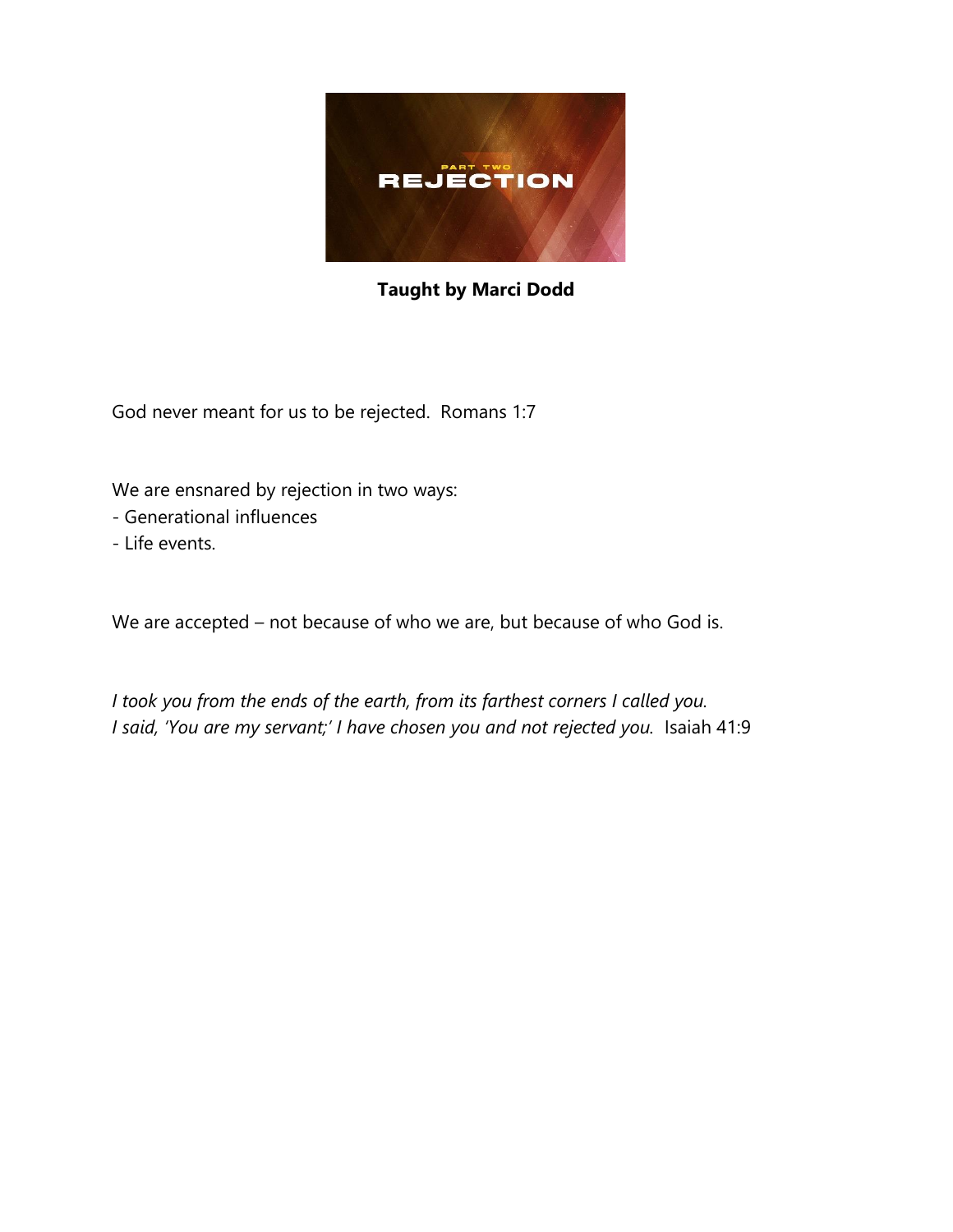

**Taught by Pastor Brian Flewelling**

The standard operating system of humanity dislocated from Father is anxiety and fear.

Our response is often to:

- 1. Worry/anxiety
- 2. Control
- 3. Please
- 4. Avoid

Fear wants you to focus on it; it feeds on your attention!

*There is no fear in love; but perfect love casts out fear…* 1 John 4:18

Learn to get reconnected to Father; trust he is always with me and we're going to get through this together!

*I will never leave you or forsake you.* Hebrews 13:5

*For you did not receive the spirit of bondage again to fear, but you received the Spirit of adoption by whom we cry out, "Abba, Father".* Romans 8:15

We are learning to release control back to the Holy Spirit and trust him.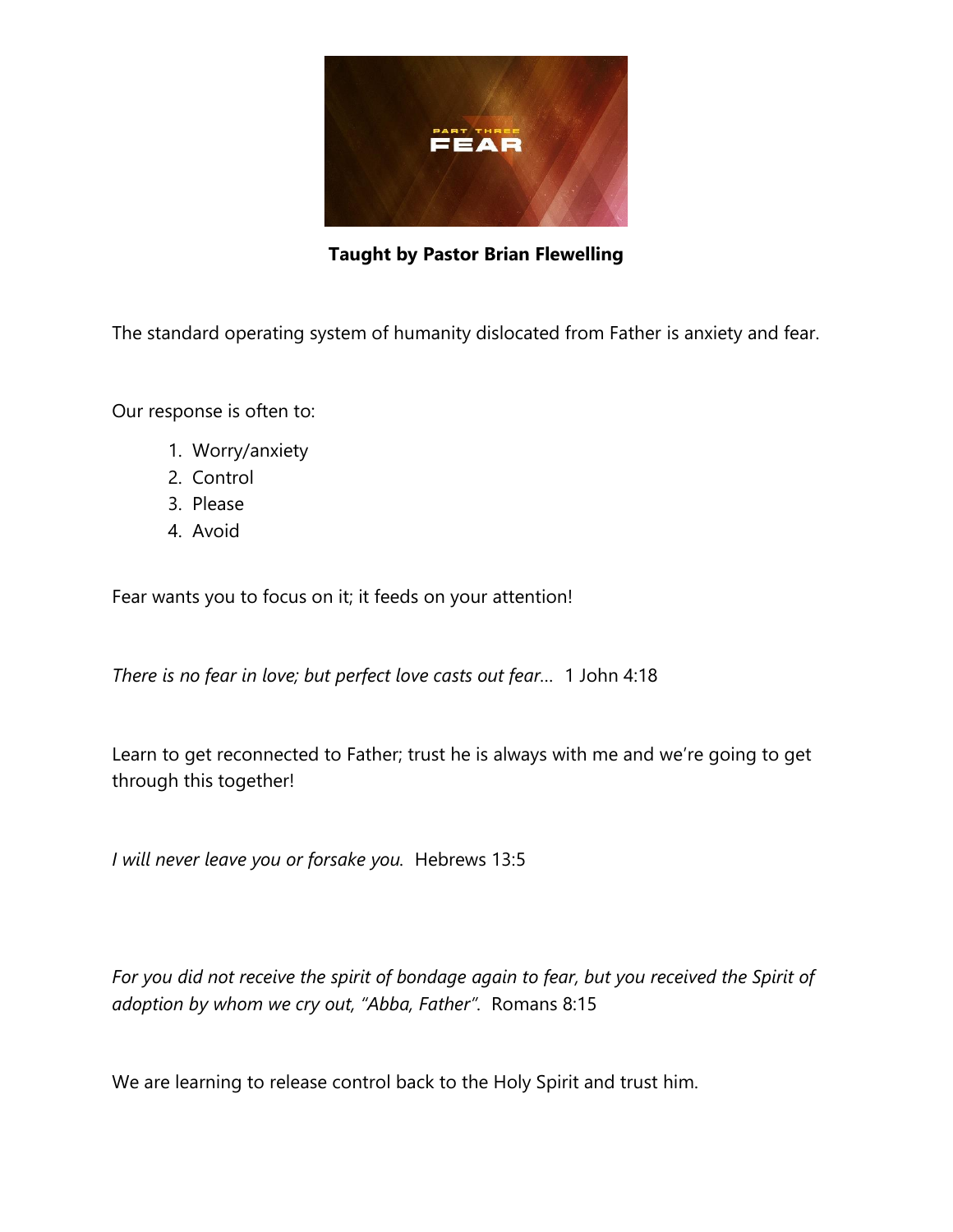*For God has not given us a spirit of fear, but of power and of love and of a sound mind.* 2 Timothy 1:7

*I am leaving you with a gift – peace of mind and heart. And the peace I give is a gift the world cannot give. So don't be troubled or afraid.* John 14:27 (NLT)

*Do not be afraid or discouraged; for the Lord is the one who goes before you…* Deuteronomy 31:18

*The Lord is my light and my salvation – so why should I be afraid? The Lord protects me from danger – so why should I tremble?* Psalm 27:1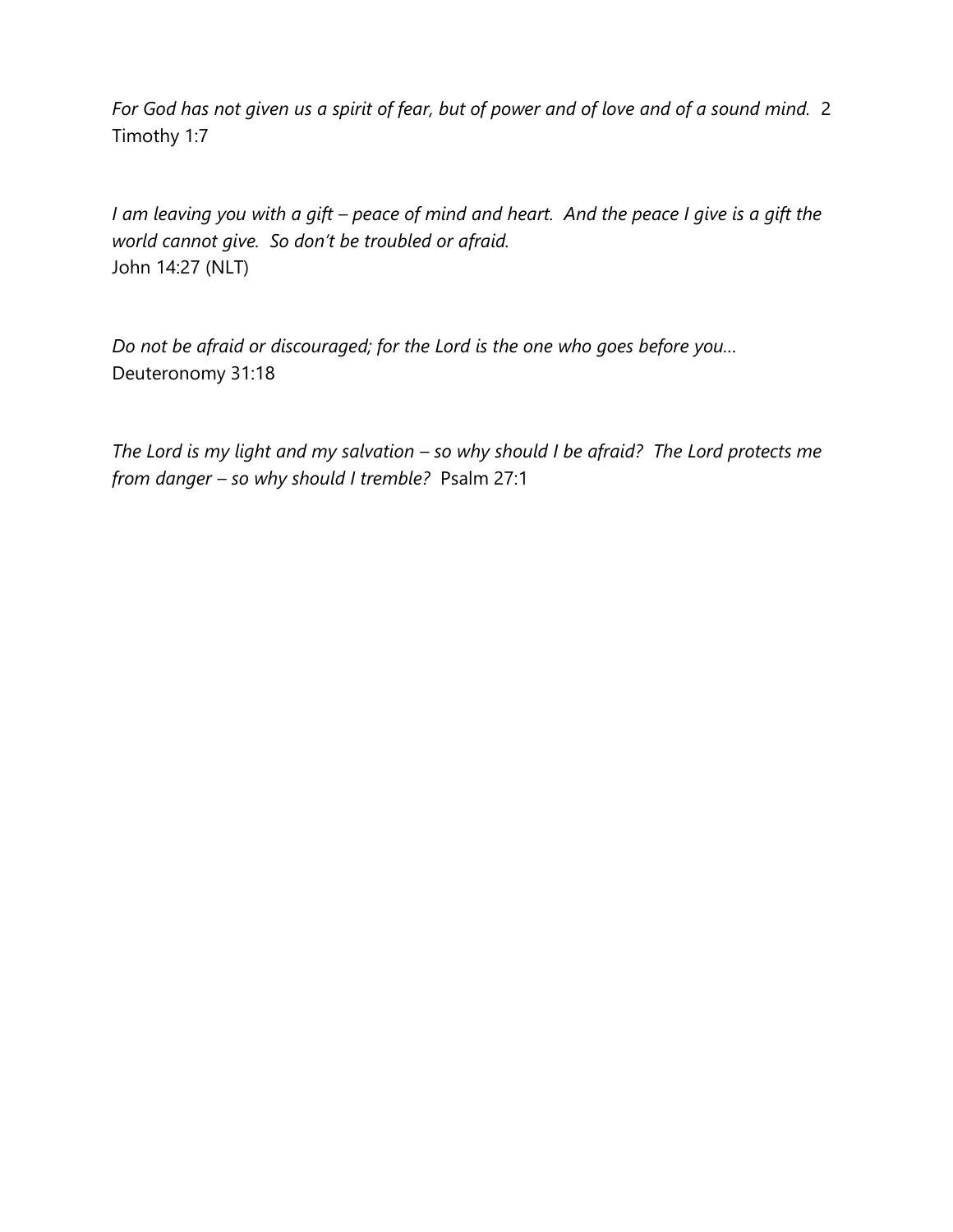

**Taught by Pastor Ken Reinford**

*Though your sins be like scarlet, they shall be white as snow.* Isaiah 1:18

A **Soul Tie** is an attachment in our mind and/or emotions to a person that can influence the choices of our will.

*For this reason, a man will leave his father and mother and be united to his wife, and they shall become one flesh.* Genesis 2:24

*So they are no longer two, but one. Therefore, what God has joined together, let man not separate.* Matthew 19:6

Satan uses sexual sin to **destroy our capacity for intimacy with God and others.**

*…do you not know that your body is a temple of the Holy Spirit…you are not your own, you were bought with a price. So, glorify God in your body.* 1 Corinthians 6:19-20

### **Four Steps to Freedom**

- 
- 1. Recognize 3. Renounce
- 2. Repent 4. Release
-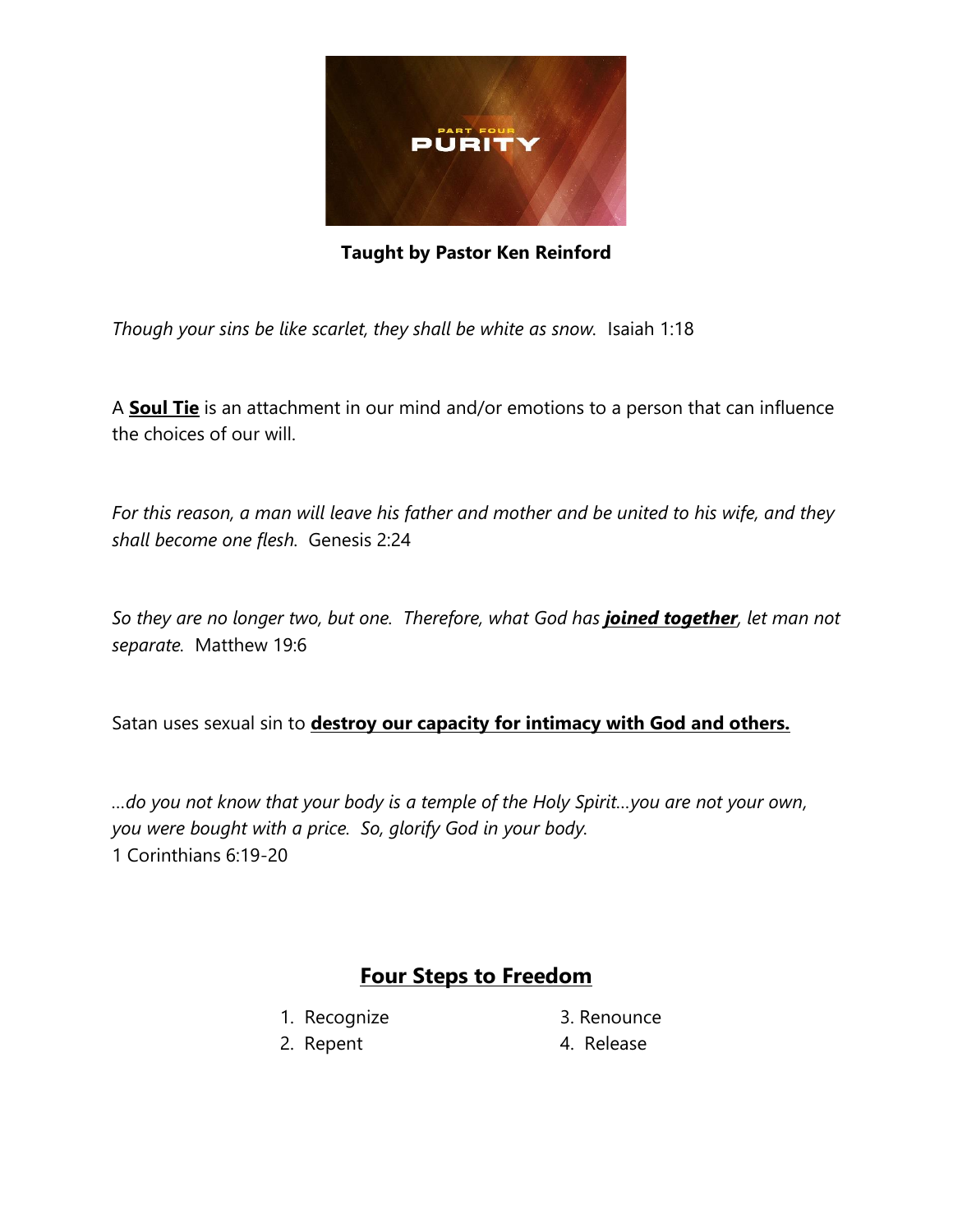

**Taught by Pastor Matt Kauffman**

## **Shame – What Is It?**

The intensely painful feeling that we are unworthy of love and belonging. It is a bad or wrong opinion of ourselves because we have a bad or wrong opinion of God and how he sees us and loves us.

*…so that we may not be taken advantage of by Satan. For we are not ignorant of his schemes.* 2 Corinthians 2:11 (CSV)

*All of us have become like one who is unclean, and all our righteous acts are like filthy rags.* Isaiah 64:6

*But whenever anyone turns to the Lord, the veil is taken away. Now the Lord is the Spirit, and where the Spirit of the Lord is, there is freedom.* 2 Corinthians 3:16-17

*Let any one of you who is without sin be the first to throw a stone at her.* John 8:7

*Those who look to him are radiant; their faces are never covered with shame.* Psalm 34:5

*Therefore, if anyone is in Christ, the new creation has come; the old has gone, the new is here!* 2 Corinthians 5:17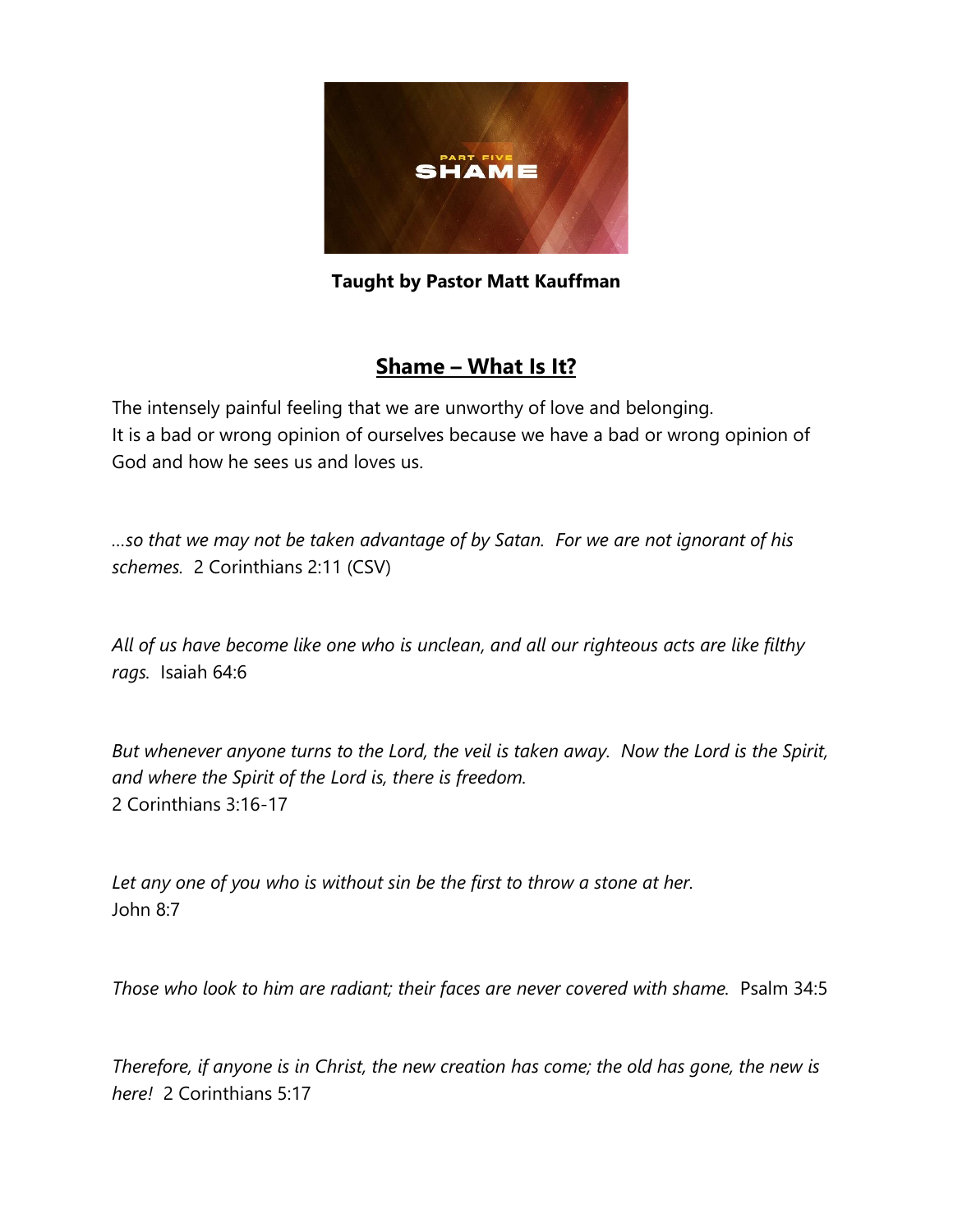

**Taught by Pastor Brian Coles**

**Physical Abuse** – Abuse involving contact intended to cause feelings of intimidation, injury, or other physical suffering or bodily harm. It can mean being grabbed, slapped, or pinched; it can be harsh or abusive discipline, beatings, being hit or struck violently.

**Verbal Abuse** – an ongoing emotional environment organized by the abuser for the purpose of control. It can be put downs, name calling, harsh words, hateful words like "I wish you were never born", and constant criticism.

**Emotional Abuse** – An unhealthy relationship where a person purposely undermines our confidence, our worth, and our emotional stability.

- Their tone of voice, the disgusted looks, the "cold shoulder" lets us know we've done something stupid, yet again.

- Abandonment: When someone leaves who really should be there for us. Parents, friends, results of a divorce, or parents who were unable to bond with children emotionally.

- Betrayal: Broken trust, broken or unkept promises.

**Sexual Abuse** – Forcing of undesired sexual behavior by one person upon another.

- Child: Incest, molestation, ritual abuse, child pornography
- Youth: Rape, date rape, or being lured into sex by an older person
- Adult: Rape, spousal abuse, or sexual violence

**Spiritual Abuse** – Occurs when a person in spiritual authority misleads and mistreats another person in the name of God or the Church.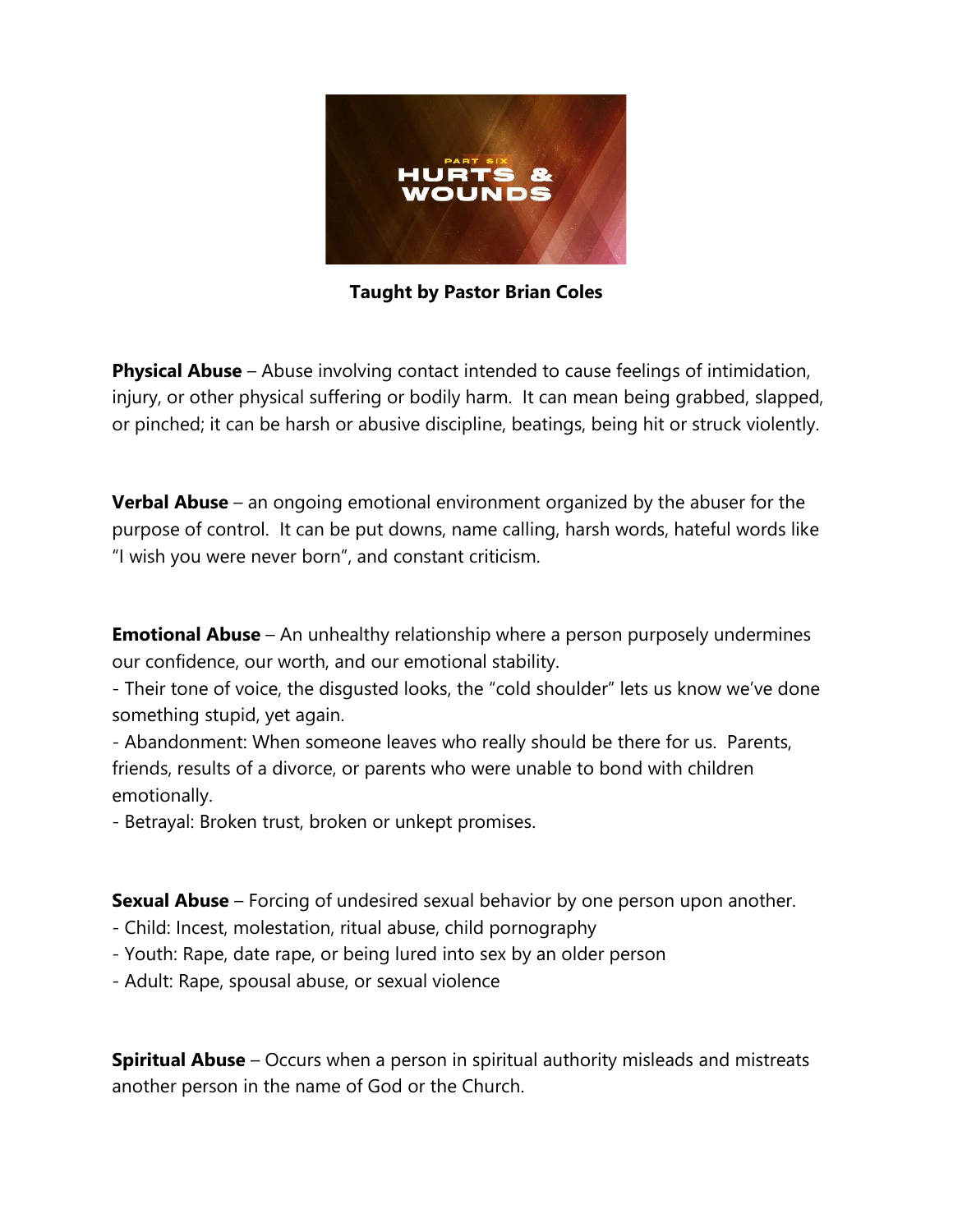- Manipulation or control by pastors or spiritual leaders
- Judgments passed unfairly
- Involves a violation of trust by a person of authority in a religious setting
- We are not good enough
- We will never measure up
- If I had been a different person this would not have happened to me

#### **Masking The Pain**

- Drugs and alcohol
- Relationships
- Sex
- Shopping & spending money
- Overeating
- Overachieving

These behaviors only lead the person deeper into depression and further away from healing.

Satan's goals in our lives is to make us ineffective for the Kingdom of God.

#### **Victimization**

- Victims see themselves as powerless over their circumstances
- They withdraw emotionally and have an inability to give and receive love
- Victims blame others for their choices and displace responsibility
- They begin to believe their feelings don't matter
- Worst of all, victims develop a hardness in their heart

*I am the Lord who heals you.* Exodus 15:26

*Then they cried to the Lord in their trouble, and he saved them from their distress. He sent forth his word and healed them. He rescued them from the grave.* Psalm 107:19-20

The truth is, a state of unforgiveness holds us hostage to the person and events of the abuse. Unforgiveness affects every relationship in our lives.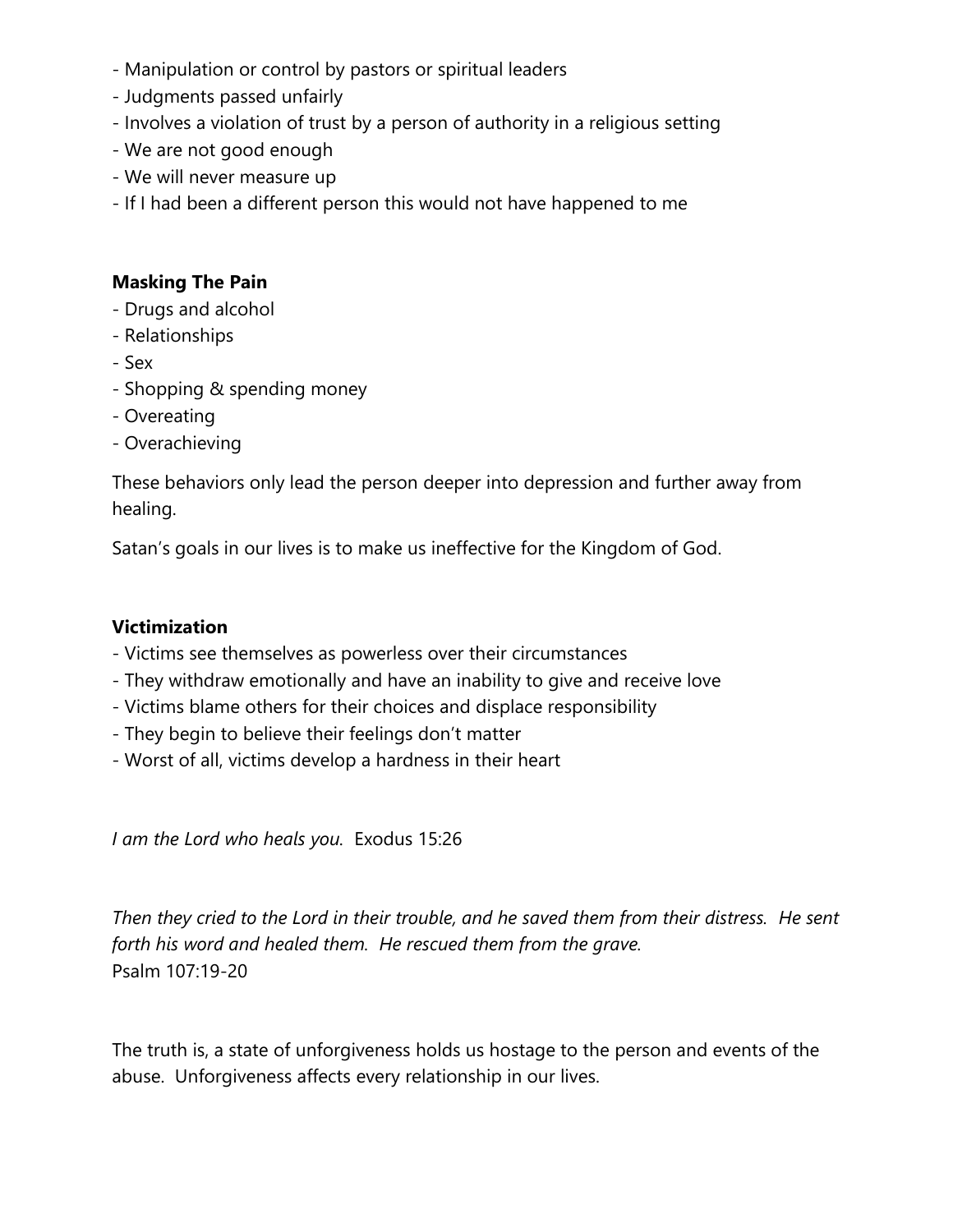*"Unforgiveness is like lighting yourself on fire and hoping the other person will die of smoke inhalation."* Unknown

Offering forgiveness does not mean:

- What happened to us was right
- We deserved it

Forgiveness is not:

- Saying that what the person did was OK It's not OK and never will be
- Not a feeling. It's a choice

Forgiveness paves the way for healing.

Forgiveness is:

- A command from God
- Continual. It's a lifestyle
- Releasing them to God. Turning them over to him.

Forgiveness simply means we are allowing God to be Lord over every area of our lives and we choose to live with a pure heart.

*Blessed are the pure in heart, for they will see God.* Matthew 5:8

*"Forgiveness is opening your hands and releasing a prisoner and realizing the prisoner was you."* Martin Luther

The Lord can take every wound, every hurt, every dark and dead place in our hearts, and he – and **ONLY** he – can heal us, restore us, and make us a totally new person.

We will no longer identify ourselves with what happened **TO** us; our identity will be in the one who lives **IN US**, in Christ.

*He heals the brokenhearted and binds up their wounds.* Psalm 147:3